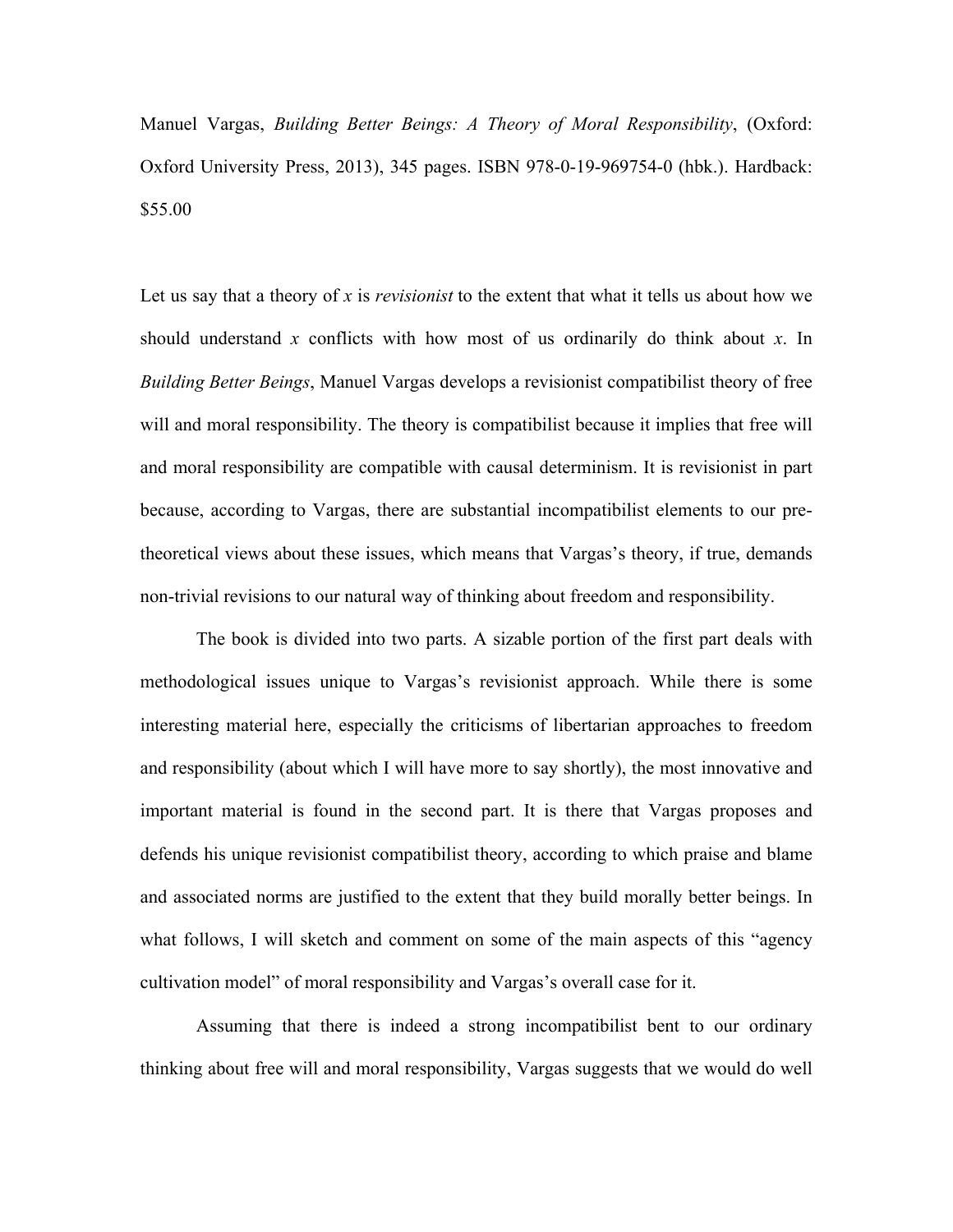in our search for an adequate theory of these things to look for one that can accommodate the incompatibilist strands in our thought. We should therefore first look to libertarianism, the view that combines incompatibilism with the thesis that we sometimes act freely and are morally responsible for some of our behavior. But when we do, Vargas says, we come up disappointed. One of his central worries with the view has to do with a lack of empirical support. Many libertarian theories require not only that actions not be deterministically caused, but also that there be indeterminism at precise places in the causal stream leading to action. However, Vargas contends that there is no evidence that the requisite indeterminism obtains, and he is not optimistic that further discoveries will vindicate the typical libertarian requirements. The upshot, according to Vargas, is that while most extant libertarian theories may be *compatible* with a broadly scientific view of human agents, they are not naturalistically *plausible*. Other worries Vargas raises about libertarianism have to do with the role indeterminism is supposed to play in grounding freedom and responsibility. He points out that it isn't clear how adding indeterminism (even in the right places) could imbue agents with freedom and responsibility that already satisfy plausible compatibilist conditions for free agency. Moreover, even if we grant that indeterminism makes room for a sort of freedom or control that cannot be had in a deterministic universe, libertarians face the additional challenge of justifying their claim that freedom or control of that type is required for moral responsibility.

Vargas highlights what are, to my mind, some of the more serious challenges facing libertarian theories of freedom and responsibility, and libertarians would be remiss if they didn't take these challenges seriously. That said, I am more sanguine than Vargas is that the worries to which he points can be adequately addressed. This is not the place to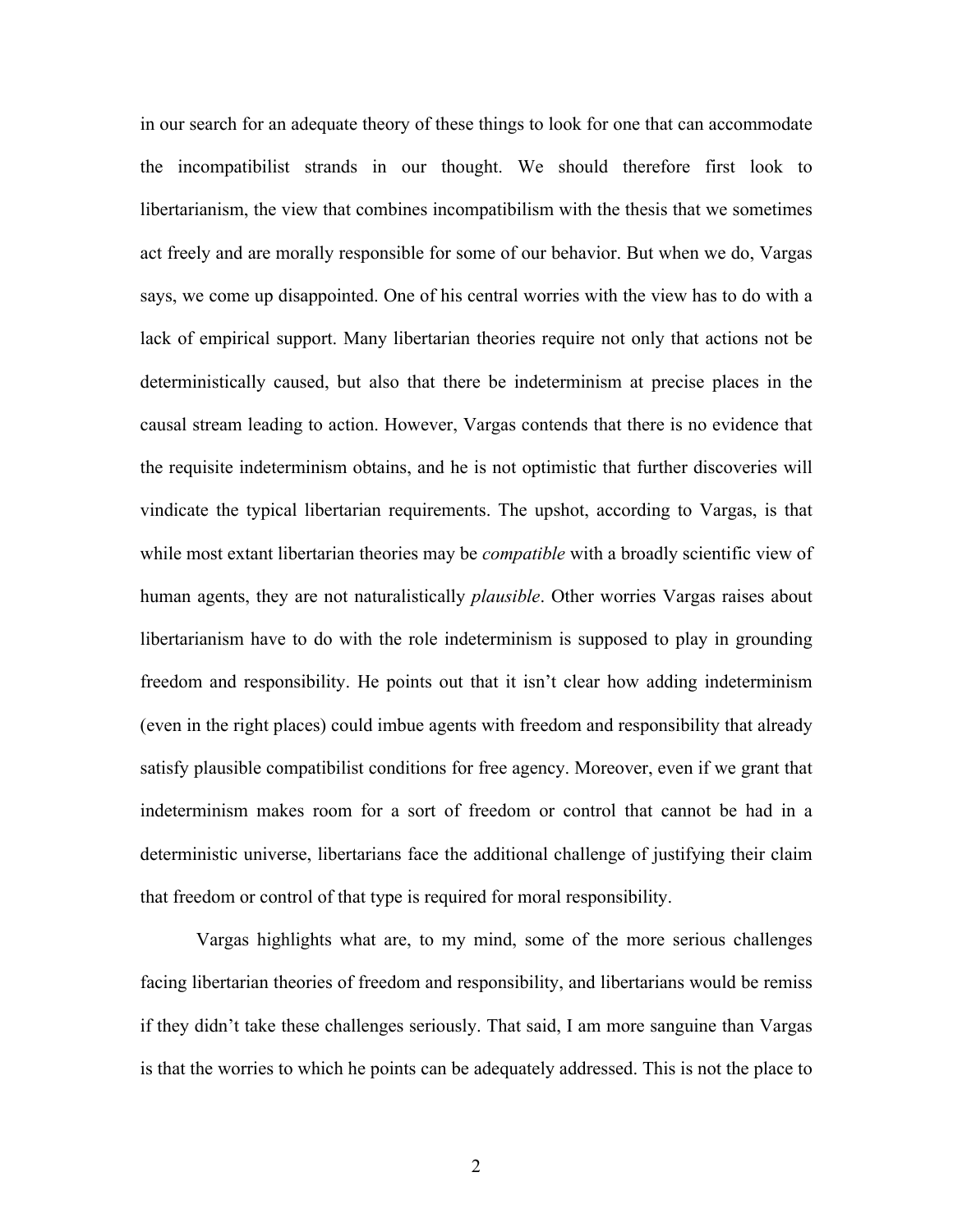attempt to substantiate my optimism, however. So in lieu of such an attempt, I should like to point out that if Vargas is right about there being substantial incompatibilists elements to our natural understanding of freedom and responsibility, and if we accept his principle of philosophical conservation (discussed below), then we should all of us be cheering libertarianism on, as it is the only position that can accommodate both our incompatibilist sympathies and our standing commitment to moral responsibility.

If the prospects for libertarian theories of freedom and responsibility are indeed as grim as Vargas makes them out to be, many will insist that we are left with only two options. We could either stick with our ordinary incompatibilist understanding of free will and moral responsibility, an option that, in the absence of an acceptable libertarian theory, would quickly lead us down the path of responsibility-skepticism, or we could opt to revise our understanding of freedom and responsibility in a compatibilist direction. Vargas prefers the latter option, and thinks you and I should too. He proposes what he calls the "principle of philosophical conservation," according to which "we ought to abandon our standing commitments only as a last resort" (p.73). On the basis of this principle, he argues that we should not embrace responsibility-skepticism until we can rule out the possibility that there is a viable revisionist alternative available. But, of course, Vargas believes that we have recourse to just such an alternative.

Vargas's revisionist alternative, which he refers to as the agency cultivation model, is an intriguing and complex blend of reasons-responsive compatibilist theories, Strawsonian quality of will theory, and moral influence theories (i.e., theories according the practice of holding one another responsible can be justified on the basis of its good consequences). There are important details to the account that merit attention but cannot

3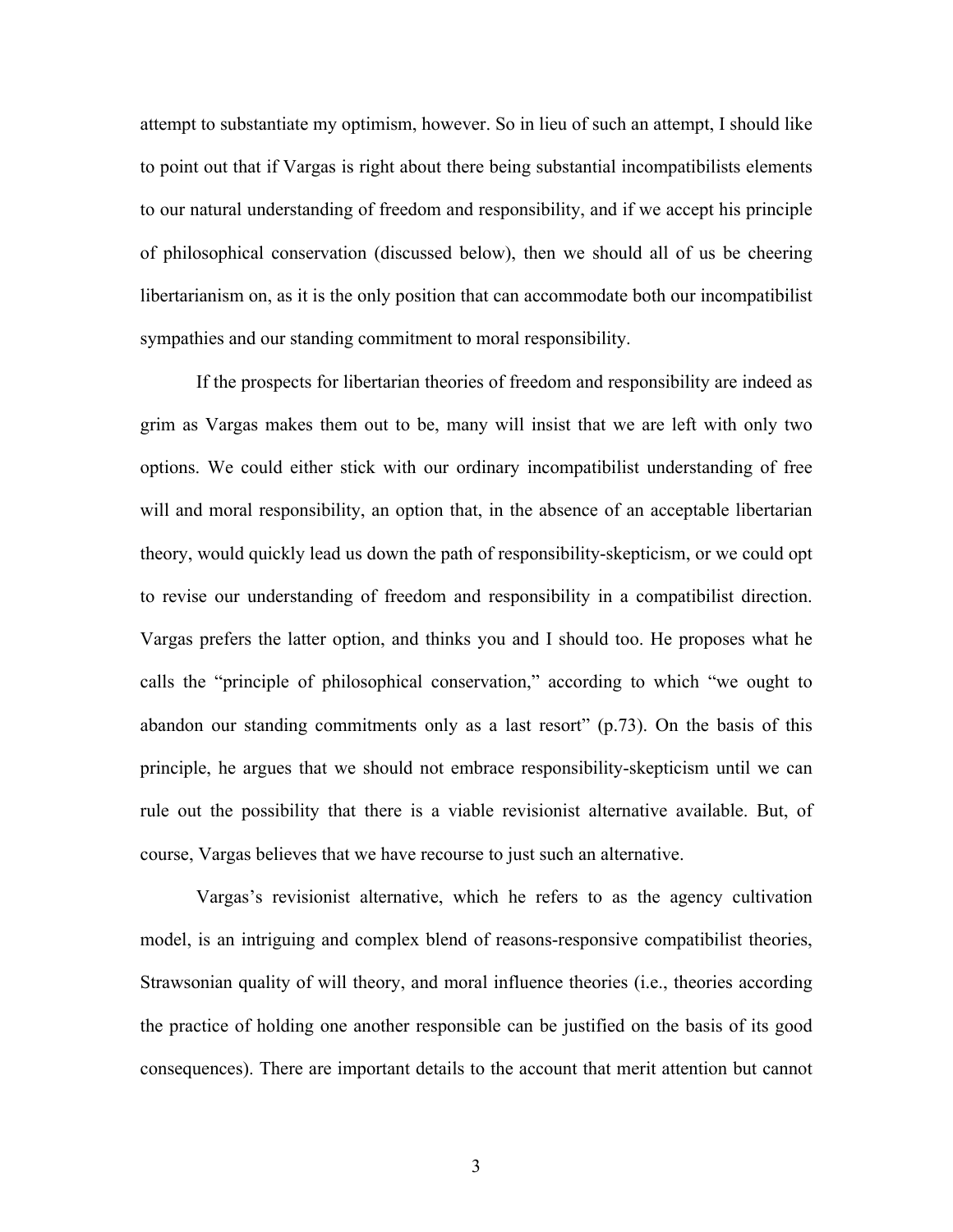be addressed here. Here, though, are the basics. According to Vargas, what makes someone a responsible agent—i.e., an agent properly subject to the norms of, say, moralized blame—is having a capacity to recognize and respond to relevant moral considerations, a capacity Vargas insists depends not only on intrinsic features of the agent, but also on features of the agent's environment. What makes a responsible agent blameworthy for a particular bit of behavior is that the agent acted with ill will or a lack of due regard for the relevant moral considerations. And, finally, what justifies adopting and implementing these responsibility-norms and associated practices is that doing so fosters agency that is sensitive to and guided by moral considerations. In other words, the reason why responsible agents are properly or justifiably subject to blame when their behavior exhibits an objectionably quality of will is that blaming them for such behavior tends to increase the extent to which they recognize and act on moral considerations.

What to make of this agency cultivation model? Libertarians and responsibility skeptics will no doubt insist that it falls prey to some of the same worries that beset other compatibilist theories, and while Vargas attempts to address some of these worries, there is little in his discussion of these issues that promises to advance the debate between him and his incompatibilist opponents. Interestingly, though, it turns out that much of Vargas's account remains in tact even if incompatibilism is true, and even if no one is in fact ever morally responsible for anything. For if Vargas is right that the practice of holding one another responsible can be justified on the basis of its consequences, the nonexistence of moral responsibility would entail "virtually no significant deviation from the practices, attitudes, and judgment-licensing statuses that were thought to be at stake in light of the threat of responsibility nihilism" (p. 311).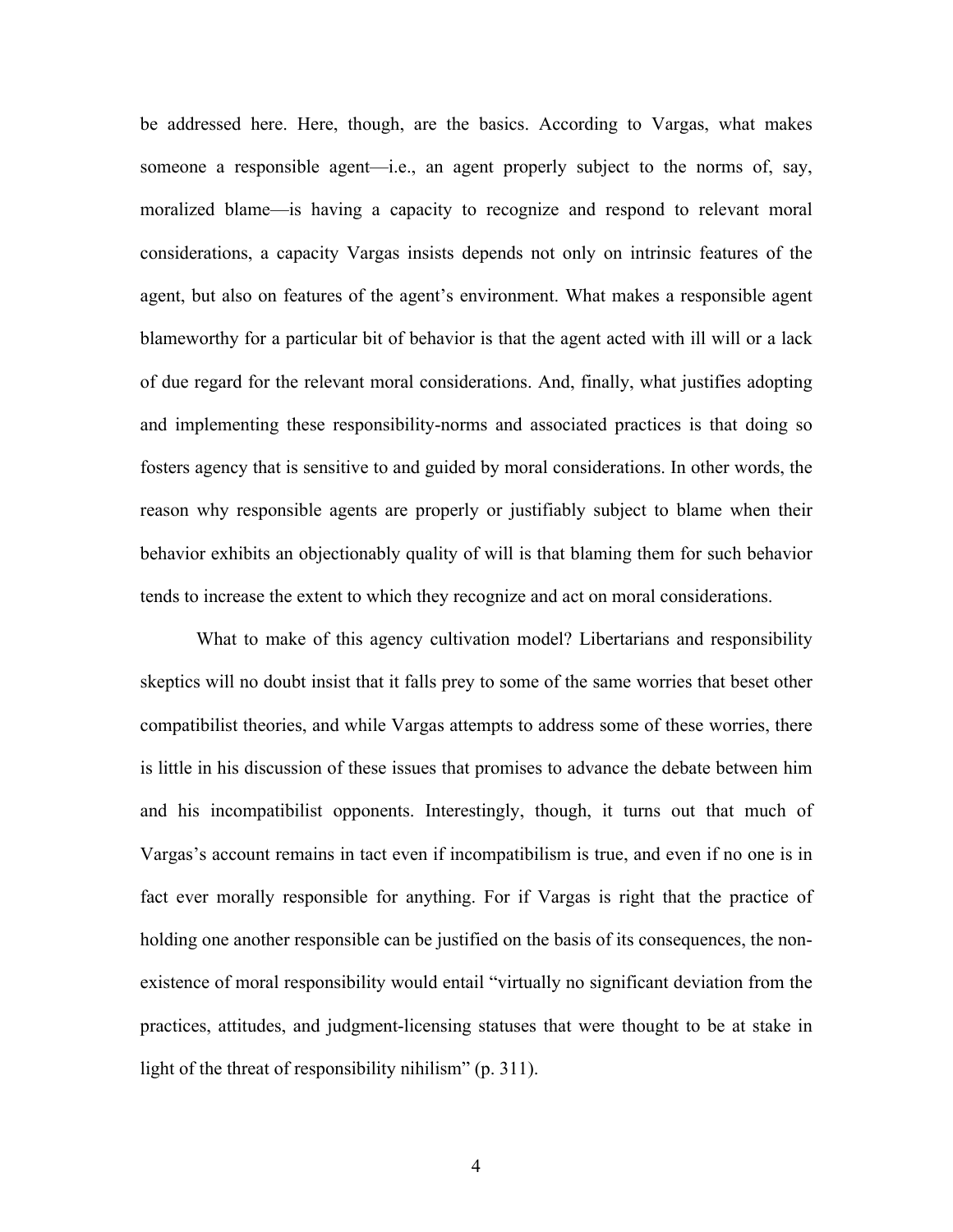Whether Vargas is right about all this depends in large part on whether our responsibility practices do in fact help build better beings. But what is the evidence that they do? Vargas suggests, not implausibly, that once norms of praise and blame are internalized, they can help motivate agents to act in accordance with the relevant moral considerations (pp. 175-177). Beyond this, however, he says little else to support his claim that responsibility norms and practices get people to pay closer attention to moral considerations. Nor is the claim obviously correct. Often enough blame is greeted not with moral improvement but with defensive, and sometimes even angry, attempts on the part of the offender to justify his or her bad behavior. At the very least, this should make us wonder how effective blaming actually is at cultivating moral concern. Moreover, even if our responsibility norms and practices do encourage a deeper sensitivity and commitment to morality, that by itself would not justify them, if it should turn out that the cost of adopting these norms and practice outweighs the benefits.

In attempting to show that praise and blame can be justified on the basis of their good effects, Vargas seeks to breath new life into the moral influence approach to responsibility, an approach thought by many to be moribund. He does an admirable job of showing how his agency cultivation model is largely immune to the sorts of worries thought to plague other versions of the approach, and while serious worries about the model remain, anyone interested in the questions of whether and how praise and blame can be justified will want read this book and think seriously about its arguments.

Justin A. Capes

East Tennessee State University